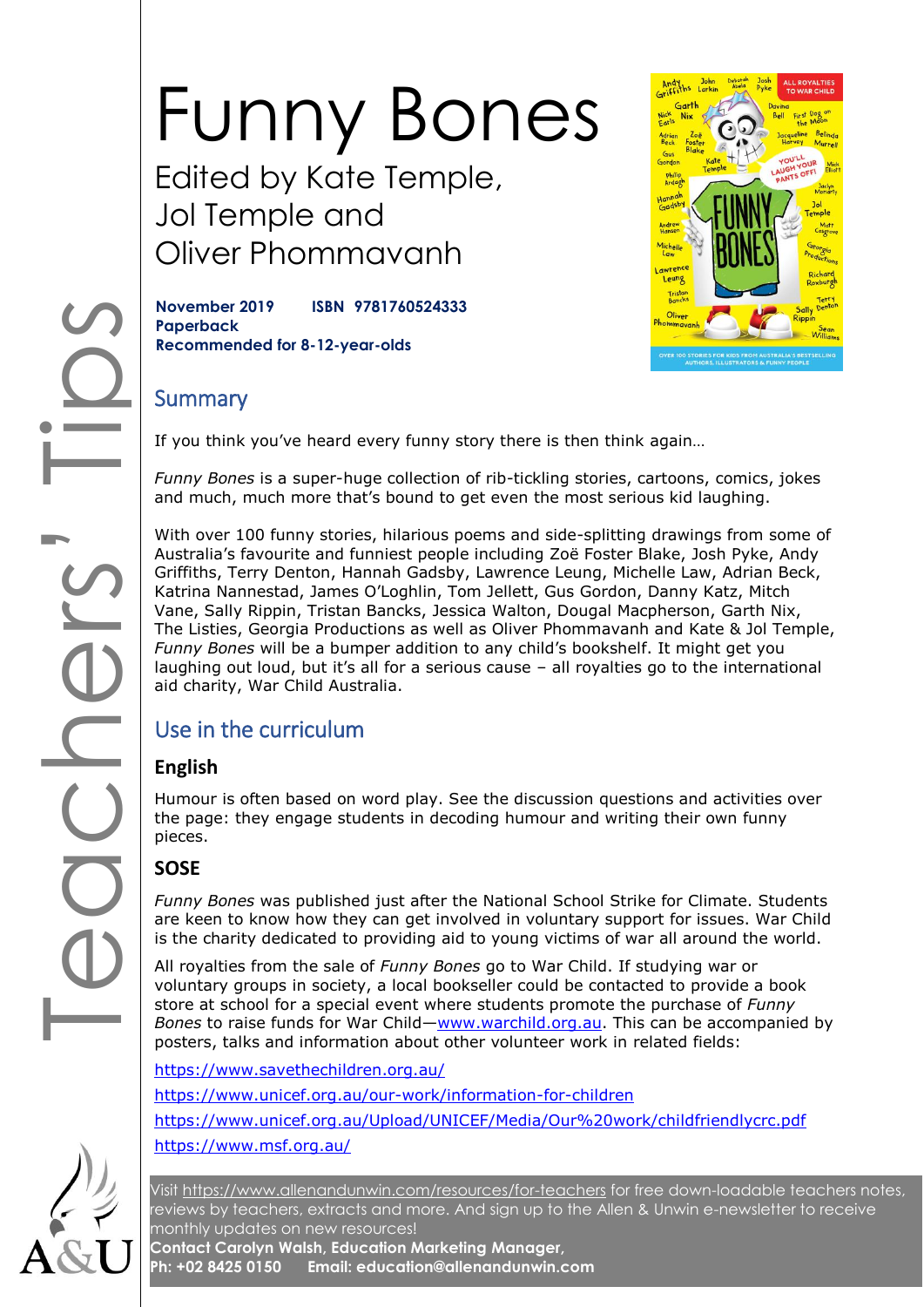## In the classroom…



#### Themes

• humour • family • friendship • pets • school • food • body functions

#### Discussion questions and activities

- Look at the front cover of *Funny Bones*. Do you think the book is going to be serious or silly? How do the title (as well as the skeleton's words), cover image, colours and font help you decide? The text at the bottom of the cover says that the book will have over a hundred stories, but what else on the cover tells you there will be lots of stories by different authors?
- Read Fiona Katauskas's piece 'Punbelievable or: a Series of Punfortunate Events (p. 135).' When you are finished, explain what you understand a pun to be. This piece includes lots of different types of puns. Can you name three different types? Give examples from the piece that demonstrate each.
- Sometimes puns can be made even punnier with an illustration or two. Turn to Grange Wallis's piece, 'The King's Armies' (p. 175), and explain how the two illustrations take the humour one step further.
- Nick Earls and Terry Whidborne play word games with accepted phrases in their piece 'Interview with an Alien' (p. 513). Each time the border force agent asks a simple question, the alien interprets the question in a completely unexpected way. Can you explain the humour behind the alien's response to these questions: How are you? Are you well? Do you come in peace?
- Read Oliver Phommavanh and Liz Anelli's piece 'A Taste of Macau' (p. 531) and describe the humour in the narrator's creation of the perfect 'fusion dish', mixing Portuguese and Chinese flavours.
- Humour often features the upending of expectations of someone or something in a story. For instance, in Jaclyn Moriarty and Kelly Canby's 'The Oooooooops Story' (p. 201), Patrick certainly behaves as if he didn't do his homework but turns out to be telling the truth. And although we might focus on the gross aspects of a dog sitting in soup, Pip turns out to be the secret ingredient in Andrew Hansen and Jessica Roberts's story by the same name (p. 31). Can you find other examples of this type of humour in *Funny Bones*?
- There's humour in talking about gross things like farts and snot. Read Josh Pyke's 'Disgusting Things' (p. 301) and discuss why you think many children might find this poem funny. **Extension Question:** Does the fact that these things are framed in a poem make the piece funnier? Why do you think that?
- Another kind of humour is created when we take something ordinary and a little boring and pair it with the extraordinary or plain ridiculous. Read Kate and Jol Temple's 'Garden Gnomes and How to Get Rid of Them' (p. 319) and explain how this type of humour works here.
- Choose your favourite story, poem, cartoon or comic from *Funny Bones* and explain to the rest of the class what it is about this piece you find funny. In your explanation, try to include which type of humour is in the piece: pun, breaking expectations, gross details, contrasting ordinary with the extraordinary, etc.
- Choose one of the types of humour described above and come up with your own funny story, poem, cartoon or comic.

These notes may be reproduced free of charge for use and study within schools but may not be reproduced (either in whole or in part) and offered for commercial sale.